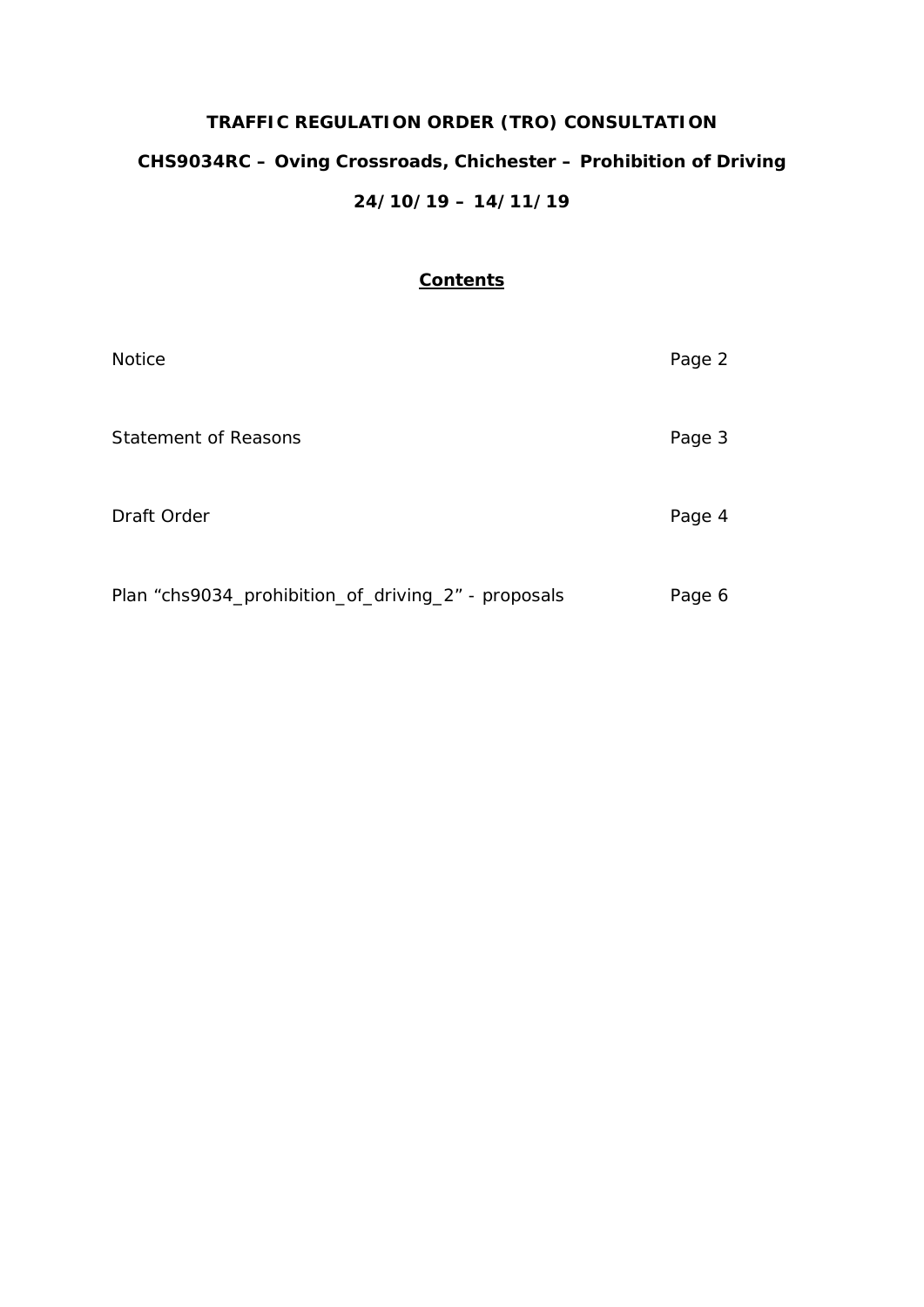# **WEST SUSSEX COUNTY COUNCIL (CHICHESTER & OVING: B2144 OVING ROAD) (PROHIBITION OF DRIVING) ORDER 2019**

**NOTICE** is hereby given that West Sussex County Council propose to make permanent Orders under the provisions of the Road Traffic Regulation Act 1984, the effect of which will be to prohibit vehicles, except buses travelling northbound on the A27, from exiting the B2144 Oving Road east at the A27 junction.

Full details of the proposals in this Notice can be viewed on our website [www.westsussex.gov.uk/tro.](http://www.westsussex.gov.uk/tro) The website includes a response form for comments or objections.

The documents may be inspected at West Sussex County Council, County Hall, Chichester during normal office hours, and at the Chichester Public Library, Tower Street, Chichester PO18 8HN during normal library opening hours.

Any objections or comments about the proposal must be received by 14 November 2019. These may be sent via the response form on the website, in writing to: TRO Team, West Sussex County Council, The Grange, Tower Street, Chichester, PO19 1QJ; or by e-mail to: [tro.team@westsussex.gov.uk.](mailto:tro.team@westsussex.gov.uk)

Library staff will NOT be in a position to answer questions on the proposal and all correspondence should be addressed to the undersigned, quoting reference no. TRO/CHS9034/RC. Only correspondence including a full name and address will be considered.

Dated this 24<sup>TH</sup> October 2019

Director of Law & Assurance County Hall **Chichester**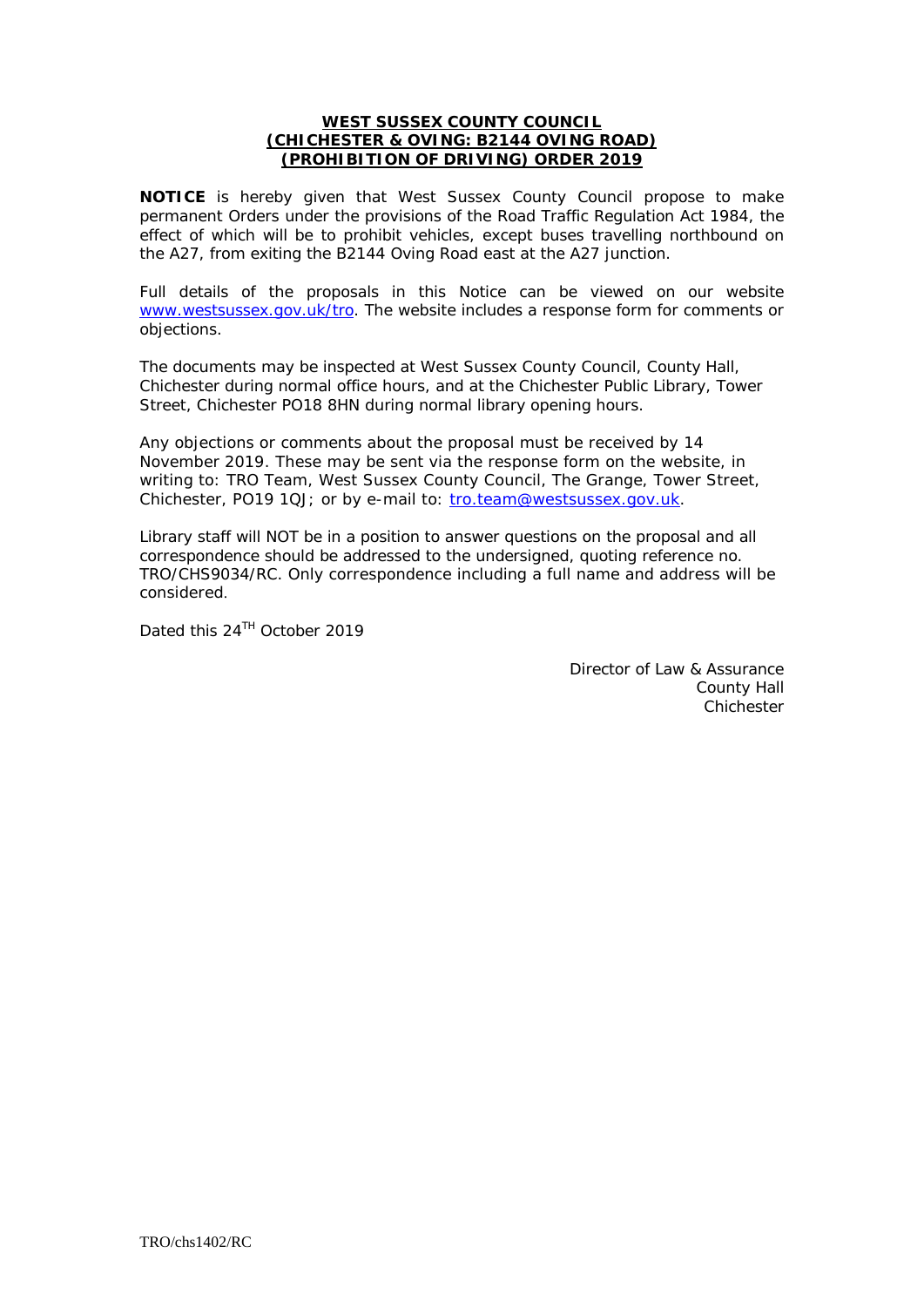#### **WEST SUSSEX COUNTY COUNCIL (CHICHESTER & OVING: B2144 OVING ROAD) (PROHIBITION OF DRIVING) ORDER 2019**

#### **STATEMENT OF REASONS FOR PROPOSING TO MAKE THE ORDER**

The County Council in exercise of their powers under the Road Traffic Regulation Act 1984, propose to introduce a permanent Order the effect of which will be to prohibit vehicles, except buses travelling northbound on the A27, from exiting the B2144 Oving Road east at the A27 junction.

As part of the Shopwyke Lakes development a comprehensive package of transport mitigation measures were designed to safely integrate traffic from the development onto the existing strategic and local road networks. One aspect of this is to ensure that the A27 continues to be an effective part of the national system of routes for through-traffic under the Highways Act.

In accordance with the transport strategy associated with the adopted Local Plan it was agreed that the existing signalised junction of Oving Road and the A27 would be closed to all traffic with the exception of certain bus movements.

The junction is being re-engineered so that vehicles will be prohibited from entering and crossing over the A27 carriageway from east (Oving Road) to west.

This Order is proposed to avoid danger to persons or traffic using the road and to facilitate the passage on the road of any class of traffic (including pedestrians).

Drawing No. SU8804SWS Proposed Banned Turns (09.06.2017) shows the length of road, which is the subject of the proposed Order.

Director of Law & Assurance County Hall Chichester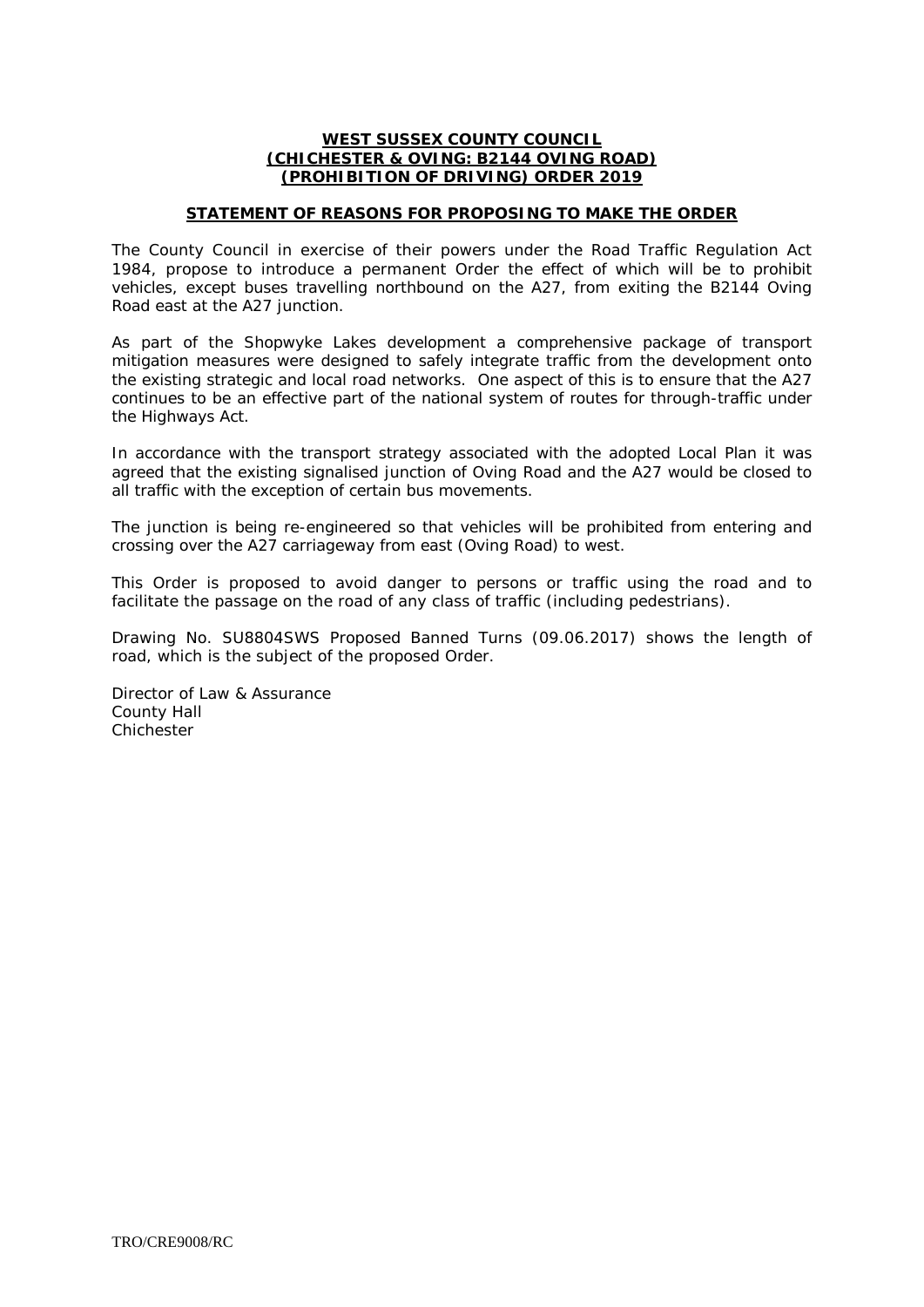#### **WEST SUSSEX COUNTY COUNCIL (CHICHESTER & OVING: B2144 OVING ROAD) (PROHIBITION OF DRIVING) ORDER 2019**

West Sussex County Council in exercise of their powers under Sections 1 (1) 2 (1) and (2) and 4 (1) of the Road Traffic Regulation Act 1984 ("the Act"), and Part IV of Schedule 9 of the Act and of all other enabling powers, and after consultation with the chief officer of police in accordance with Part III and Part IV of Schedule 9 to the Act hereby make the following Order:-

#### **PART I GENERAL**

# **Commencement & Citation**

1. This Order shall come into operation on the \* day of \* 2019 and may be cited as "West Sussex County Council (Chichester & Oving: B2144 Oving Road) (Prohibition of Driving) Order 2019."

#### **Interpretation**

2. (1) In this Order –

"public service vehicle" has the same meaning as in section 1 of the Public Passenger Vehicles Act 1981;

"vehicle" has the same meaning as that assigned to "motor vehicle" in Section 136(1) of the Act.

 (2) Except where otherwise stated any reference in this Order to a numbered Article or Schedule is a reference to the Article or Schedule bearing that number in this Order.

# **PART II PROHIBITION OF DRIVING PROVISIONS**

- 3. Save as provided in Articles 4. 5 and 6 of this Order no person shall cause or permit any motor vehicle to proceed along the length of road specified in the First Schedule to this Order at any time.
- 4. Nothing in Article 3 shall apply to a public service vehicle proceeding northbound on the A27
- 5. Nothing in Article 3 shall apply to a motor vehicle using the turning head facility on the southern side of Oving Road, east of the A27 junction
- 6. Nothing in Article 3 shall apply in respect of a motor vehicle being used:-
	- (a) for ambulance, fire brigade or police purposes in the event of an emergency; or
	- (b) (with the prior permission of the highway authority) in connection with the laying, erection, inspection, maintenance, alteration, repair, renewal or removal on or near the said road of any sewer main pipe conduit wire cable or other apparatus for the supply of gas water electricity or of any telecommunications apparatus as defined in Schedule 2 of the Telecommunications Act 1984 resulting from works or an emergency; or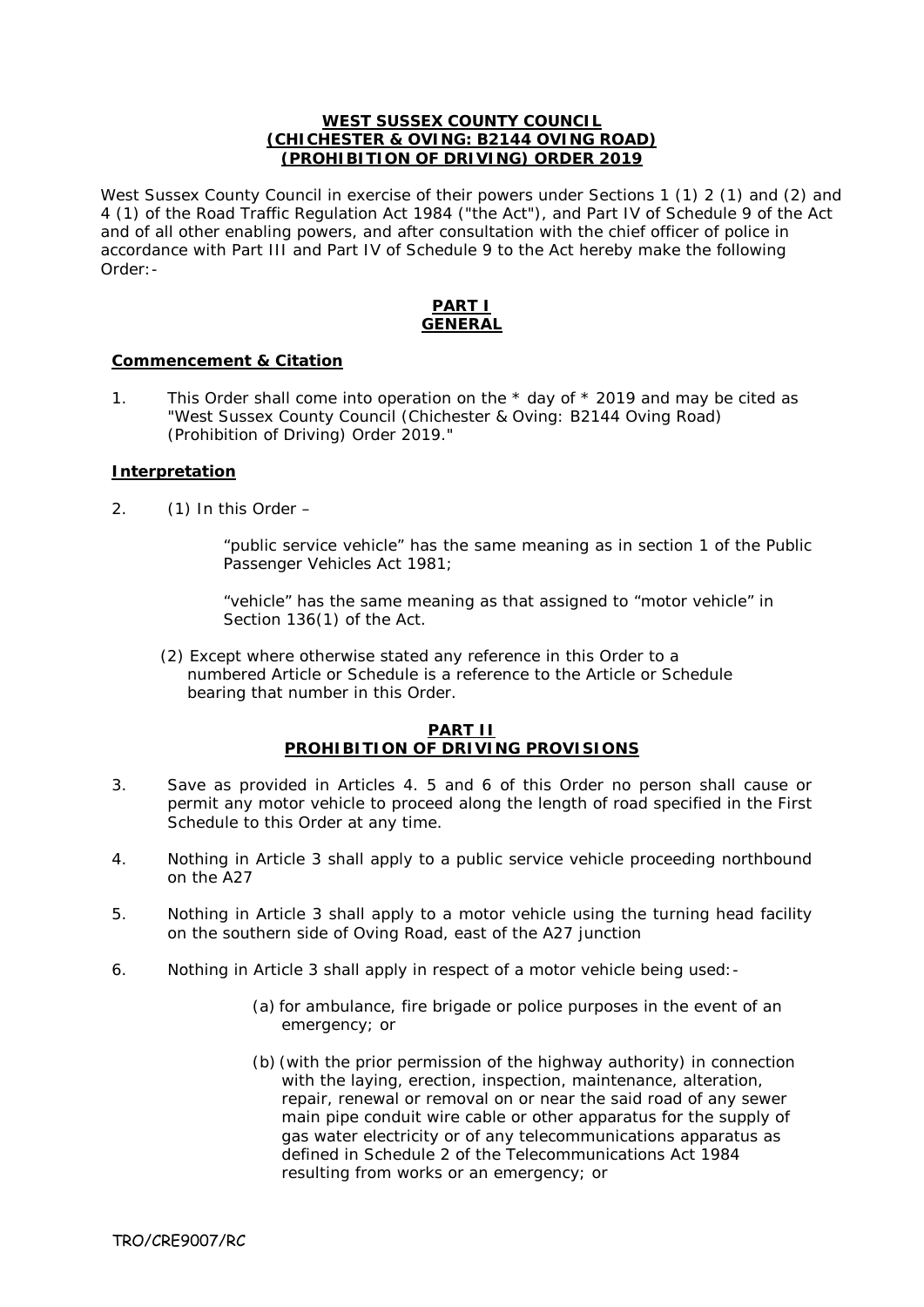(c) with the permission or upon the direction of a police constable in uniform or traffic warden; or

**Junction** 

- (d) in the service of a local authority in pursuance of its statutory powers or duties
- 7. The prohibitions imposed by this Order shall be in addition to and not in derogation from any restriction imposed by any regulations made or having effect as if made under the Act or by or under an enactment.

#### **FIRST SCHEDULE (Prohibition of Driving)**

Length of road in Chichester and Oving

B2144 Oving Road **from the A27 eastwards for 10** metres. THE COMMON SEAL of WEST SUSSEX (2008) COUNTY COUNCIL was hereto affixed  $($ )<br>) the day of (L.S.) day of (L.S.) in the presence of: ) )  $\begin{matrix} 1 \\ 2 \end{matrix}$ Authorised Signatory )